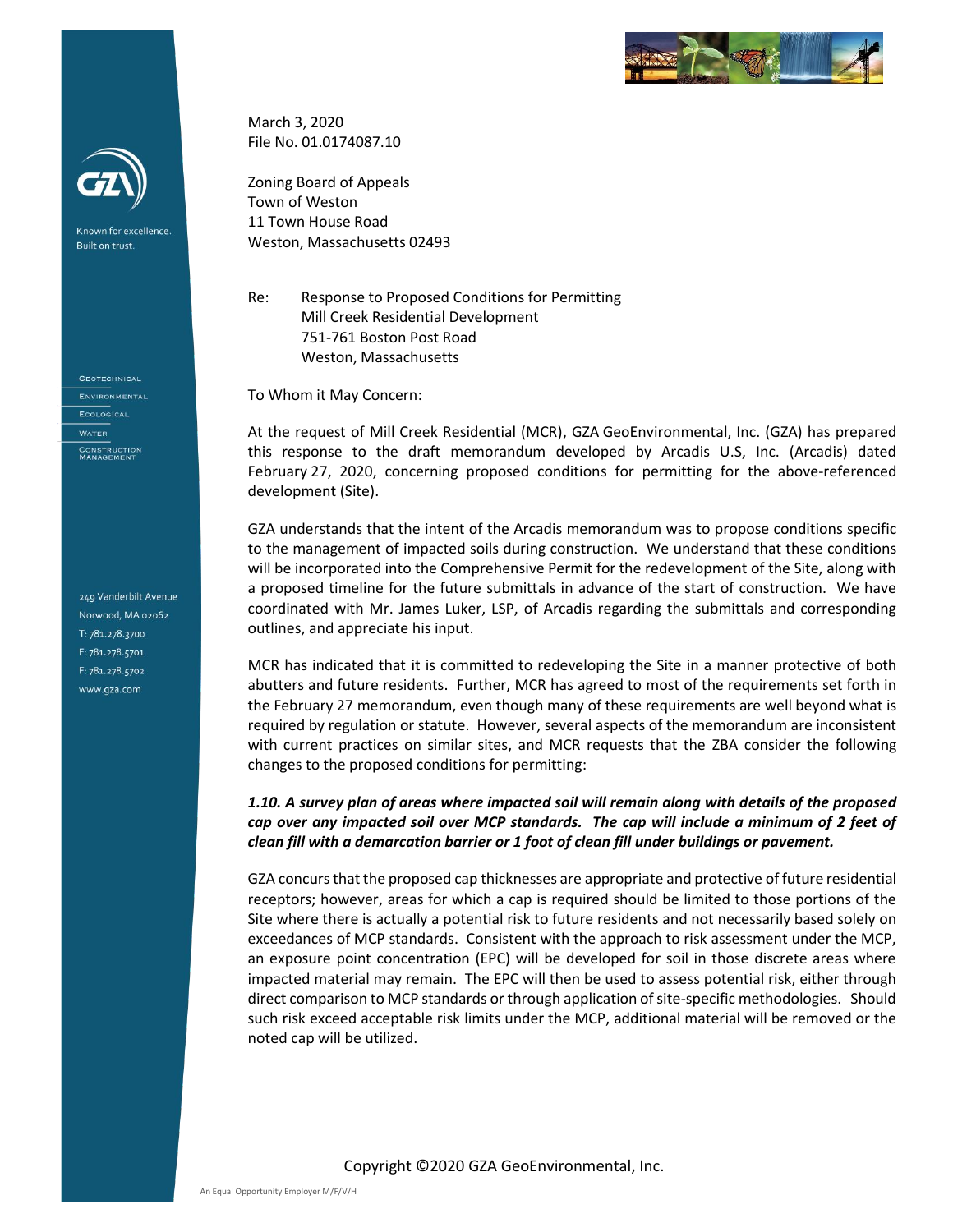

## *Proactive by Design 1.11. Details of the procedures to track and document the location of impacted soil reused on site along with notification requirements to future residents.*

GZA recommends that the notification requirements to future residents be removed from consideration. As noted above, impacted soil remaining at the completion of construction will either be located beneath a clean cap, or will not present unacceptable risks to future residents. In addition, the proposed facility will be a managed residential community where lease agreements will restrict digging or gardening, except in raised community garden beds that may be offered as an amenity to residents. Collectively, the capping requirements and lease agreements serve to mitigate the potential exposure of future residential receptors to residual contamination, if present, and negate the need for further notification. We also note that postconstruction conditions will pose significantly less risk than the current, unrestricted site usage where elevated lead and arsenic concentrations are exposed at the surface.

## *1.12. A designated person whose solely [sic] responsibility is dust control and soil tracking will be on site during all active*  earthwork. The qualifications of the following personnel will be provided: Site foreman, Health and Safety Officer, Dust and *soil tracking monitor, and License [sic] Site Professional.*

GZA concurs that providing qualifications for the Site foreman, Health and Safety Officer, and Licensed Site Professional (LSP) are appropriate steps. As noted in Item 1.1., "real time monitoring during all soil disturbance both in the impacted soil area and outside the impacted area" will be required. Further, Item 1.5. requires, "Tracking procedures for all soil." As the requirements for dust monitoring and soil tracking have been included in these previous items, we recommend that the requirement to designate a single person for such responsibilities be struck. Such a change will provide flexibility in our approach to the meeting these requirements. For instance, dust monitoring may be conducted via automated systems which provide more detailed, comprehensive, and timely information than would be available from handheld monitoring by a single person at a single location. Such an automated system would be more protective. Further, both dust monitoring and soil tracking activities will be conducted under the oversight of the LSP, who will have ultimate responsibility for these activities.

# *1.14. Daily field reports with dust monitoring logs, photographs and soil volumes provided during all days when active soil movement is occurring.*

GZA requests that this be revised to read, "Daily field reports with, as appropriate, dust monitoring logs, photographs, and soil volumes when active soil movement is occurring." This change will allow better precision and flexibility in field reports, especially on those days when limited activity is conducted (e.g., grading of clean soils).

# *2. Communication Plan*

GZA agrees that active and consistent communication with the Town and stakeholders will be a key component of this project; however, including the requirement for a communication plan specifically for soil management without consideration for the project as a whole will only serve to fragment communications and create confusion. As noted by Mr. Luker in his February 27 email, "This requirement is keeping the Town informed of the project-changes in schedule ect [sic]. It also involves the need to notify fire or police and/or abutters. We also need a clear understanding in the event there is a problem on site how that handled [sic] in a prompt manner to be resolved." This further supports our position that this communication plan should be holistic, rather than focused on soil management. GZA recommends that Item 2, Communication Plan, be struck; however, we have proposed changes to Item 5, Monitoring of Earthwork, below. In our opinion, the proposed changes will provide a more appropriate method for communicating ongoing and future soil management activities.

### *3. Hazardous Materials Surveys*

MCR has committed to conducting hazardous materials surveys of those buildings to be demolished or refurbished as part of this project. GZA recommends that the timing of completion of the Hazardous Materials Surveys be clarified as a condition of demolition and/or refurbishment.